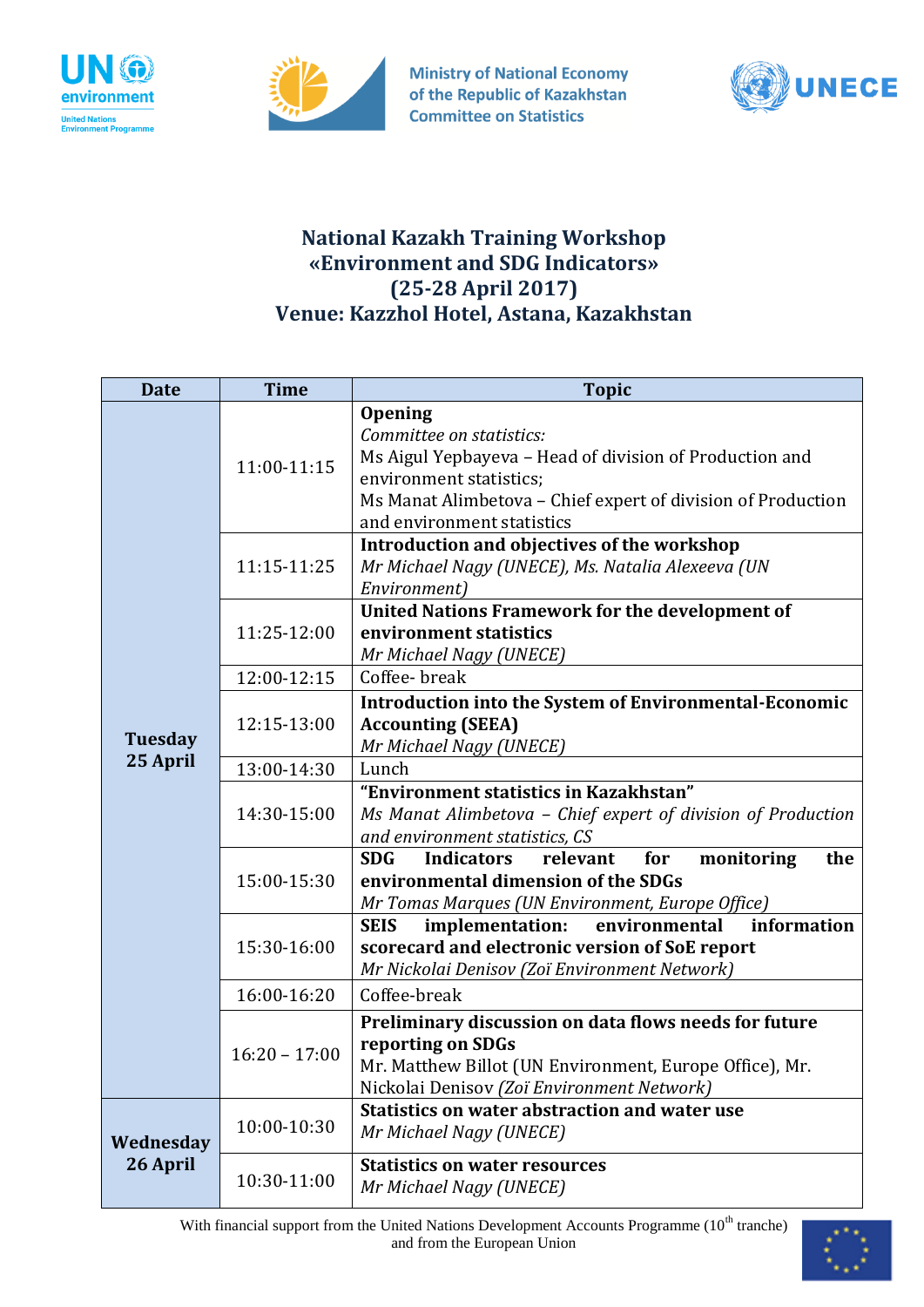





|                             | 11:00-11:20     | Coffee-break                                                                                                                                                                                                                                                                                                                                                                                                                                        |
|-----------------------------|-----------------|-----------------------------------------------------------------------------------------------------------------------------------------------------------------------------------------------------------------------------------------------------------------------------------------------------------------------------------------------------------------------------------------------------------------------------------------------------|
|                             | 11:20-13:00     | Surface and ground water in Kazakhstan<br>RSE Kazgidromet, Ministry of energy of Kazakhstan;<br>Committee of geology and subsoil use, Ministry for<br>investment and development of Kazakhstan                                                                                                                                                                                                                                                      |
|                             | 13:00-14:30     | Lunch                                                                                                                                                                                                                                                                                                                                                                                                                                               |
|                             | 14:30-16:00     | Collection, use and disposal of surface water in<br>Kazakhstan. Used methodologies and classifications<br>Ms Saule Shalmaganbetova - Chief expert, Division of water<br>resource use regulation, Committee of water resources under<br>the Ministry of agriculture of RK                                                                                                                                                                            |
|                             | 16:00-16:20     | Coffee-break                                                                                                                                                                                                                                                                                                                                                                                                                                        |
|                             | 16:20-17:00     | Data on the quality of drinking water for centralized<br>water supply facilities by sanitary-chemical and<br>microbiological indicators<br>Mr Seitkarim Tastanbayev - Director, Department of sanitary-<br>hygienic monitoring and risk assessment of RSE "Scientific-<br>practical center for sanitary and epidemiological expertise and<br>monitoring", Consumer rights protection Committee of the<br>Ministry of national economy of Kazakhstan |
|                             | $10:00 - 10:30$ | <b>Interim findings Regional Waste Management Outlook for</b><br><b>Central Asia</b><br>Mr. Nickolai Denisov (Zoï Environment Network)                                                                                                                                                                                                                                                                                                              |
|                             | 10:30-11.00     | Waste-related information needs, international concepts,<br>challenges and guidance on waste statistics<br>Mr Michael Nagy (UNECE)                                                                                                                                                                                                                                                                                                                  |
|                             | 11:00-11:20     | Coffee-break                                                                                                                                                                                                                                                                                                                                                                                                                                        |
| <b>Thursday</b><br>27 April | 11:20-13:00     | Industrial and hazardous waste in Kazakhstan<br>Used methodologies and classifications<br>Ms Gulshira Atemova - Head of Division of solid wastes,<br>Ministry of energy of Kazakhstan                                                                                                                                                                                                                                                               |
|                             | 13:00-14:30     | Lunch                                                                                                                                                                                                                                                                                                                                                                                                                                               |
|                             | 14.30-16.00     | <b>UNSD/UNEP Questionnaire 2016 on Environment</b><br>Statistics: Identification of national data for the section<br>"Waste"<br>National experts in discussion with international experts                                                                                                                                                                                                                                                           |
|                             | 16:00-16:20     | Coffee-break                                                                                                                                                                                                                                                                                                                                                                                                                                        |
|                             | 16:20-17:00     | <b>UNSD/UNEP Questionnaire 2016 on Environment</b><br><b>Statistics: Identification of national data for the section</b><br>"Water"<br>National experts in discussion with international experts                                                                                                                                                                                                                                                    |